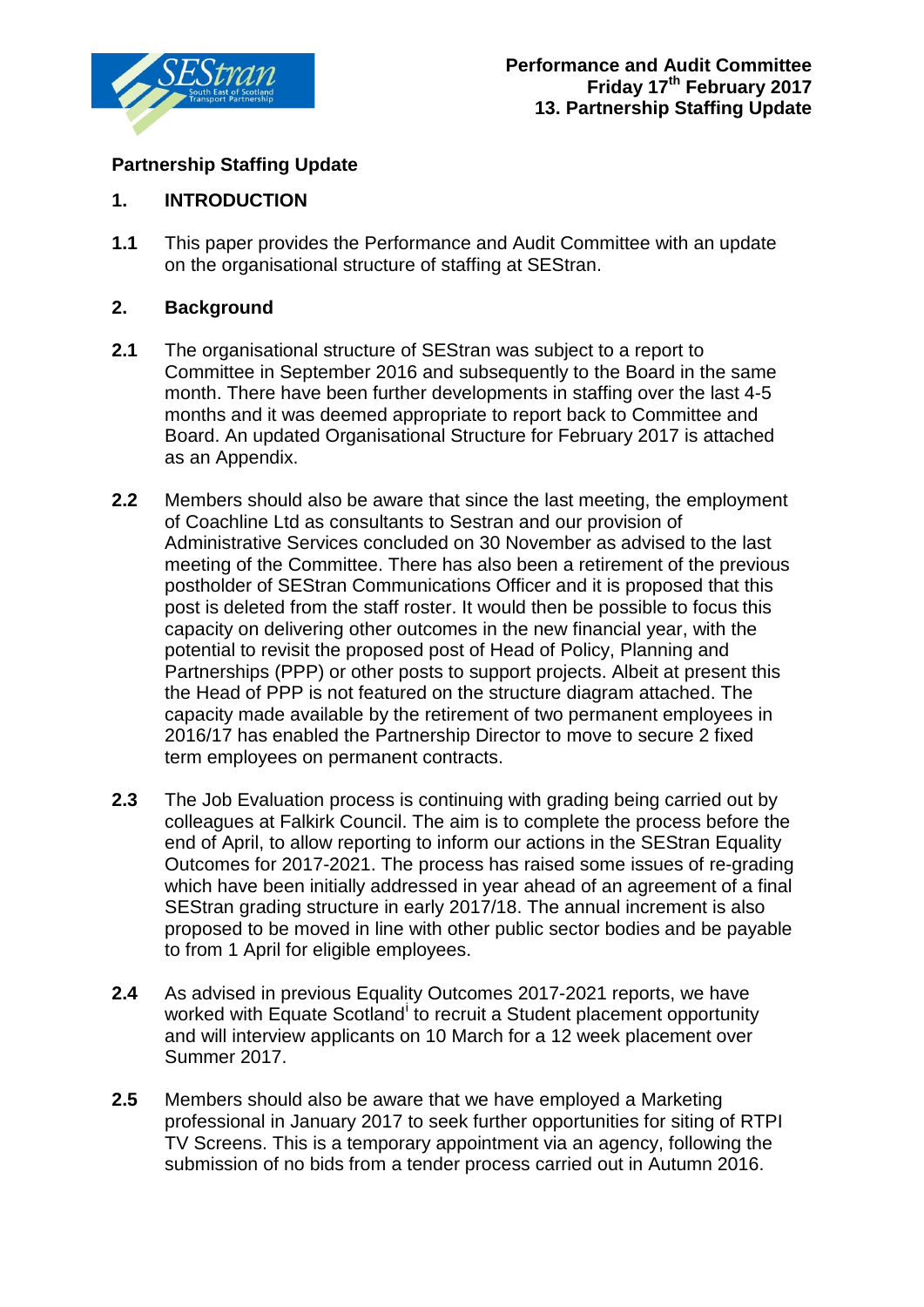The current timescale is that it will be an appointment until the end of the financial year, subject to potential extension depending upon results and future resources available.

**2.6** The Committee should also note in line with the Equality Outcomes and other policies, we have applied to the Department for Work and Pensions to be become a Disability Confident [committed] employer. Further details are available at: [https://www.gov.uk/government/publications/employing](https://www.gov.uk/government/publications/employing-disabled-people-and-people-with-health-conditions/employing-disabled-people-and-people-with-health-conditions)[disabled-people-and-people-with-health-conditions/employing-disabled](https://www.gov.uk/government/publications/employing-disabled-people-and-people-with-health-conditions/employing-disabled-people-and-people-with-health-conditions)[people-and-people-with-health-conditions](https://www.gov.uk/government/publications/employing-disabled-people-and-people-with-health-conditions/employing-disabled-people-and-people-with-health-conditions)

#### **3. CONCLUSION/RECOMMENDATIONS**

**3.1** The Committee is asked to note the update provided.

George Eckton **Partnership Director** 10<sup>th</sup> February 2017

Appendix – SEStran Organisation Chart February 2017

| <b>Policy Implications</b>                | <b>None</b>                                                                                                                                                                                                                    |
|-------------------------------------------|--------------------------------------------------------------------------------------------------------------------------------------------------------------------------------------------------------------------------------|
| <b>Financial Implications</b>             | Salary/increment changes are contained within<br>the current budget and the savings identified in<br>year.                                                                                                                     |
| Race Equalities Implications              | <b>None</b>                                                                                                                                                                                                                    |
| <b>Gender Equalities Implications</b>     | <b>None</b>                                                                                                                                                                                                                    |
| <b>Disability Equalities Implications</b> | Disability Confident scheme seeks to work with<br>employers to ensure that disabled people and<br>those with long term health conditions have the<br>opportunities to fulfil their potential and realise<br>their aspirations. |
| <b>Climate Change Implications</b>        | <b>None</b>                                                                                                                                                                                                                    |

<span id="page-1-0"></span>i <http://www.equatescotland.org.uk/projects/careerwise/2017-placements/>